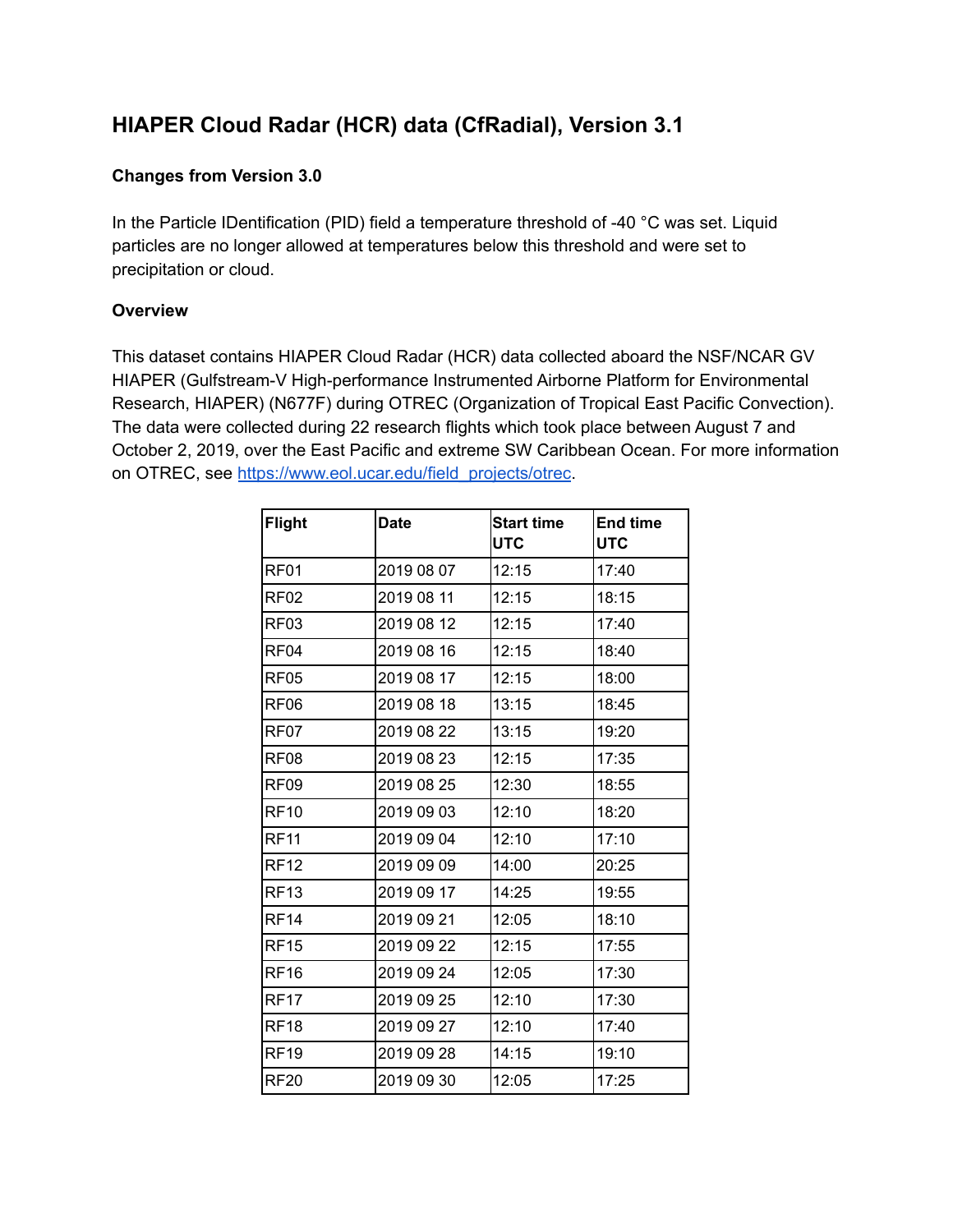| <b>IRF21</b> | l2019 10 01 | 12:05 | 17:45 |
|--------------|-------------|-------|-------|
| <b>IRF22</b> | 2019 10 02  | 12:05 | 16:25 |

#### **Instrument description**

HCR is an airborne, polarimetric, millimeter-wavelength (W-band) radar that serves the atmospheric science community by providing cloud remote sensing capabilities to the NSF/NCAR G-V (HIAPER) aircraft. HCR detects drizzle, and ice and liquid clouds, and collects Doppler radial velocity measurements, which at vertical incident include the vertical wind speed and particle fall speed.

In a pod-based design, a single lens antenna is used for both transmit and receive. The transceiver uses a two-stage up and down conversion superheterodyne design. The transmit waveform, from a waveform generator, passes through the two-stage up-conversion to the transmit frequency of 94.40 GHz. It is then amplified by an extended interaction klystron amplifier (EIKA) to 1.6 kW peak power. System performance on transmit and receive paths are closely monitored using a coupler and a noise source. Raw in-phase and quadrature information are archived in HCR. For more information, see Vivekanandan et al. (2015) and [www.eol.ucar.edu/instruments/hiaper-cloud-radar-hcr](http://www.eol.ucar.edu/instruments/hiaper-cloud-radar-hcr)

| <b>HIAPER Cloud Radar Specifications</b> |                      |  |
|------------------------------------------|----------------------|--|
| <b>Parameter</b>                         | <b>Specification</b> |  |
| Antenna                                  | $0.30$ m, lens       |  |
| Antenna gain                             | 46.21 dB             |  |
| Antenna 3 dB beam width                  | $0.73^\circ$         |  |
| <b>Transmit Polarization</b>             | Linear $(V)$         |  |
| Transmit frequency                       | 94.40 GHz            |  |
| Transmitter                              | Klystron             |  |
| Peak transmit power                      | 1.6 kW               |  |
| Pulse width                              | $0.2 - 1.0$ µs       |  |
| <b>PRF</b>                               | up to 10 kHz         |  |
| System noise power                       | $-101$ dBm           |  |
| Receiver noise figure                    | $8.9$ dB             |  |
| <b>Receiver Bandwidth</b>                | 20 MHz               |  |
| Receiver Dynamic Range                   | 76 dB                |  |
| First IF                                 | 156.25 MHz           |  |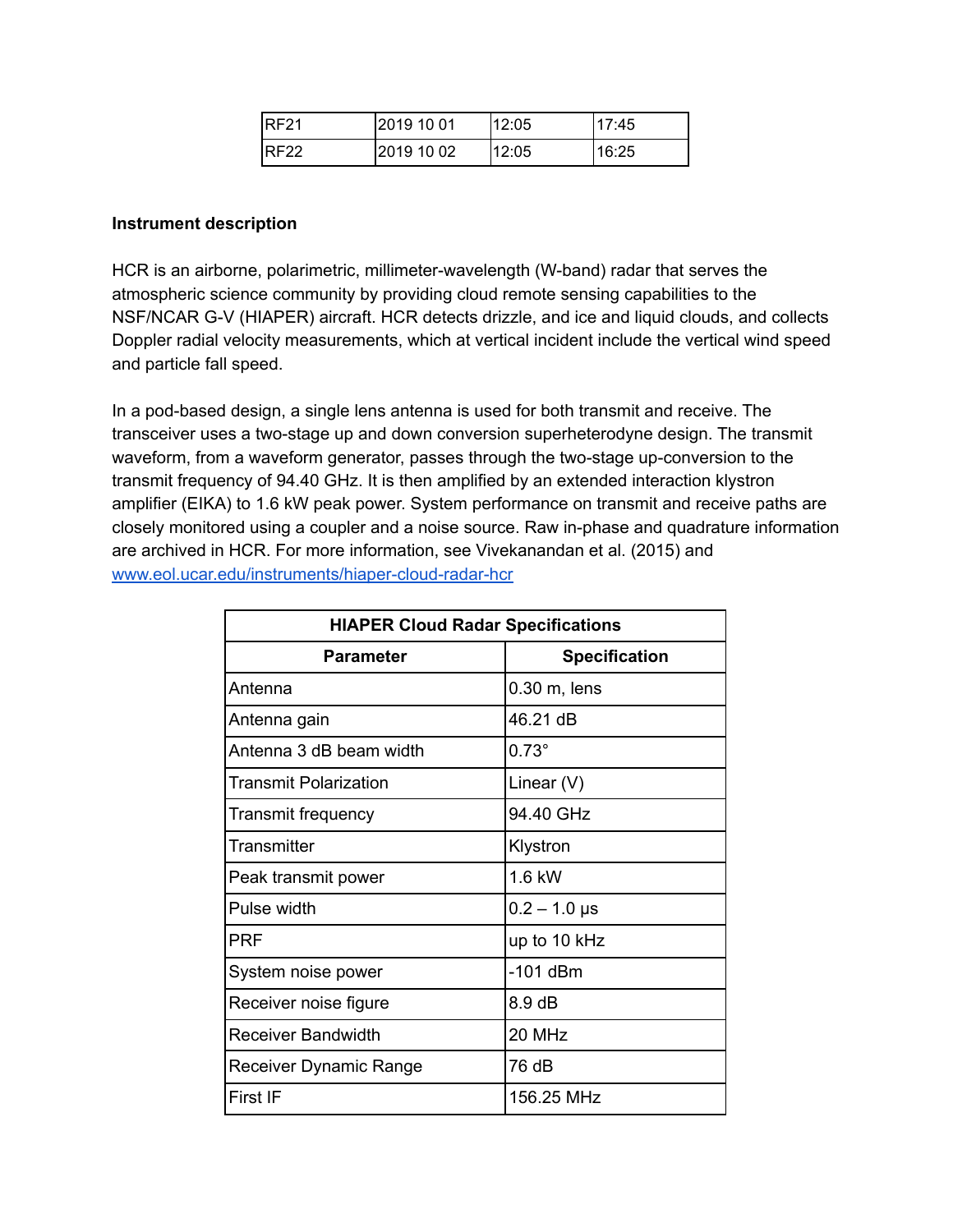| Second IF                           | 1406.25 MHz                           |
|-------------------------------------|---------------------------------------|
| Range resolution                    | 20 - 180 m                            |
| Unambiguous range                   | 15 km                                 |
| Typical reflectivity uncertainty    | 0.4 dB                                |
| Sensitivity                         | -35.0 dBZ at 1 km and<br>256 ns pulse |
| Unambiguous velocity                | $±7.75$ m/s                           |
| Typical radial velocity uncertainty | $0.2$ m/s at W=2 m/s                  |
| Dwell time                          | 100 ms                                |

# **Data description**

#### The 10 Hz moments data described here are available at

<http://data.eol.ucar.edu/dataset/590.009> in CfRadial format. For more information on CfRadial see [www.ral.ucar.edu/projects/titan/docs/radial\\_formats/CfRadialDoc.pdf.](http://www.ral.ucar.edu/projects/titan/docs/radial_formats/CfRadialDoc.pdf)

The primary data products for scientific use are listed in the table below.

| Variable        | <b>Dimensions</b> | <b>Unit</b> | <b>Long Name</b>                                                     |
|-----------------|-------------------|-------------|----------------------------------------------------------------------|
| time            | time              | seconds     | Time in seconds since volume start                                   |
|                 | time              | meters      | Range from instrument to center of gate                              |
| latitude        | time              | deg         | Latitude                                                             |
| longitude       | time              | deg         | Longitude                                                            |
| altitude        | time              | meters      | Altitude of radar                                                    |
| DBZ.            | time, range       | dBZ         | Reflectivity                                                         |
| DBZ MASKED      | time, range       | dBZ         | Reflectivity of cloud echo only (DBZ(FLAG>1)=NAN, see FLAG<br>below) |
| <b>VEL CORR</b> | time, range       | m/s         | Motion and bias corrected Doppler velocity                           |
| <b>WIDTH</b>    | time, range       | m/s         | Spectral width                                                       |
| <b>SNR</b>      | time, range       | dB          | Signal to noise ratio                                                |
| <b>DBMVC</b>    | time, range       | dBm         | Log power co-polar v transmit, v receive                             |
| <b>DBMHX</b>    | time, range       | dBm         | Log power cross-polar v transmit, h receive                          |
| <b>NCP</b>      | time, range       |             | Normalized coherent power                                            |
| <b>LDR</b>      | time, range       | dB          | Linear depolarization ratio (V/H)                                    |
| <b>PRESS</b>    | time, range       | hPa         | Air pressure from ERA5                                               |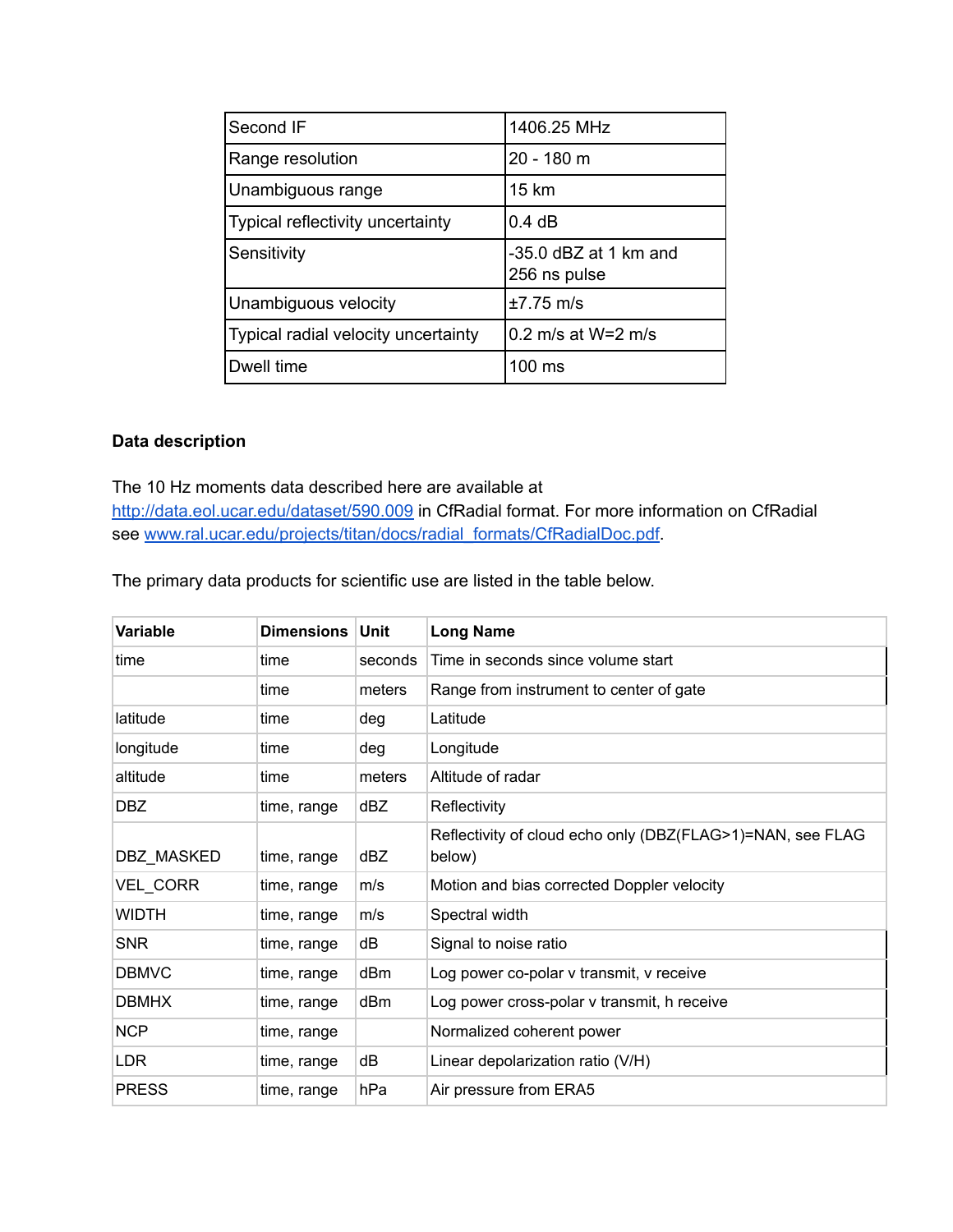| <b>TEMP</b>    | time, range | C           | Air temperature from ERA5                                                                                                                                                                                                                                                                                                                                                                                                                                                                                                                                                                                                                                              |
|----------------|-------------|-------------|------------------------------------------------------------------------------------------------------------------------------------------------------------------------------------------------------------------------------------------------------------------------------------------------------------------------------------------------------------------------------------------------------------------------------------------------------------------------------------------------------------------------------------------------------------------------------------------------------------------------------------------------------------------------|
| <b>RH</b>      | time, range | $\%$        | Relative humidity from ERA5                                                                                                                                                                                                                                                                                                                                                                                                                                                                                                                                                                                                                                            |
| <b>SST</b>     | time        | $\mathsf C$ | Sea surface temperature from ERA5 forecast                                                                                                                                                                                                                                                                                                                                                                                                                                                                                                                                                                                                                             |
| U SURF         | time        | m/s         | Surface U wind component from ERA5 forecast                                                                                                                                                                                                                                                                                                                                                                                                                                                                                                                                                                                                                            |
| V SURF         | time        | m/s         | Surface V wind component from ERA5 forecast                                                                                                                                                                                                                                                                                                                                                                                                                                                                                                                                                                                                                            |
| <b>TOPO</b>    | time        | m           | Terrain elevation above mean sea level from GTOPO30 (U.S.<br>Geological Survey, 2019)                                                                                                                                                                                                                                                                                                                                                                                                                                                                                                                                                                                  |
| <b>FLAG</b>    | time, range |             | See Romatschke et al. (2021)<br>Flag field to classify reflectivity (to mask unwanted data):<br>1 Cloud<br>2 Speckle (contiguous 2D echo areas of < 100 pixels)<br>3 Extinct (signal completely attenuated)<br>4 Backlobe echo (reflection from the land/sea surface when<br>zenith pointing and flying low)<br>5 Out of range (second trip echo from land/sea surface when<br>flying too high)<br>6 Transmitter pulse (echo from within the radar itself)<br>7 Water surface echo<br>8 Land surface echo<br>9 Below the surface<br>10 Noise source calibration<br>11 Antenna in transition (e.g. from nadir to zenith or vice versa)<br>12 Missing (not transmitting) |
| <b>ANTFLAG</b> | time        |             | Flag field to indicate the status of the antenna:<br>0 Down (nadir pointing)<br>1 Up (zenith pointing)<br>2 Pointing (pointing to an angle different from nadir or zenith)<br>3 Scanning (e.g. sea surface calibration)<br>4 Transition (e.g. from nadir to zenith)                                                                                                                                                                                                                                                                                                                                                                                                    |
| MELTING_LAYER  | time, range |             | See Romatschke (2021)<br>10 below icing level<br>11 ERA5 0 °C isotherm below icing level<br>12 detected melting layer below or at icing level<br>13 interpolated melting layer below or at icing level<br>14 estimated melting layer below or at icing level<br>20 above icing level<br>21 ERA5 0 °C isotherm above icing level<br>22 detected melting layer above icing level<br>23 interpolated melting layer above icing level<br>24 estimated melting layer above icing level                                                                                                                                                                                      |
| ICING_LEVEL    | time        |             | Icing level, which is defined as the lowest melting layer                                                                                                                                                                                                                                                                                                                                                                                                                                                                                                                                                                                                              |
| ECHO_TYPE_2D   | time, range |             | See Romatschke and Dixon (2022)                                                                                                                                                                                                                                                                                                                                                                                                                                                                                                                                                                                                                                        |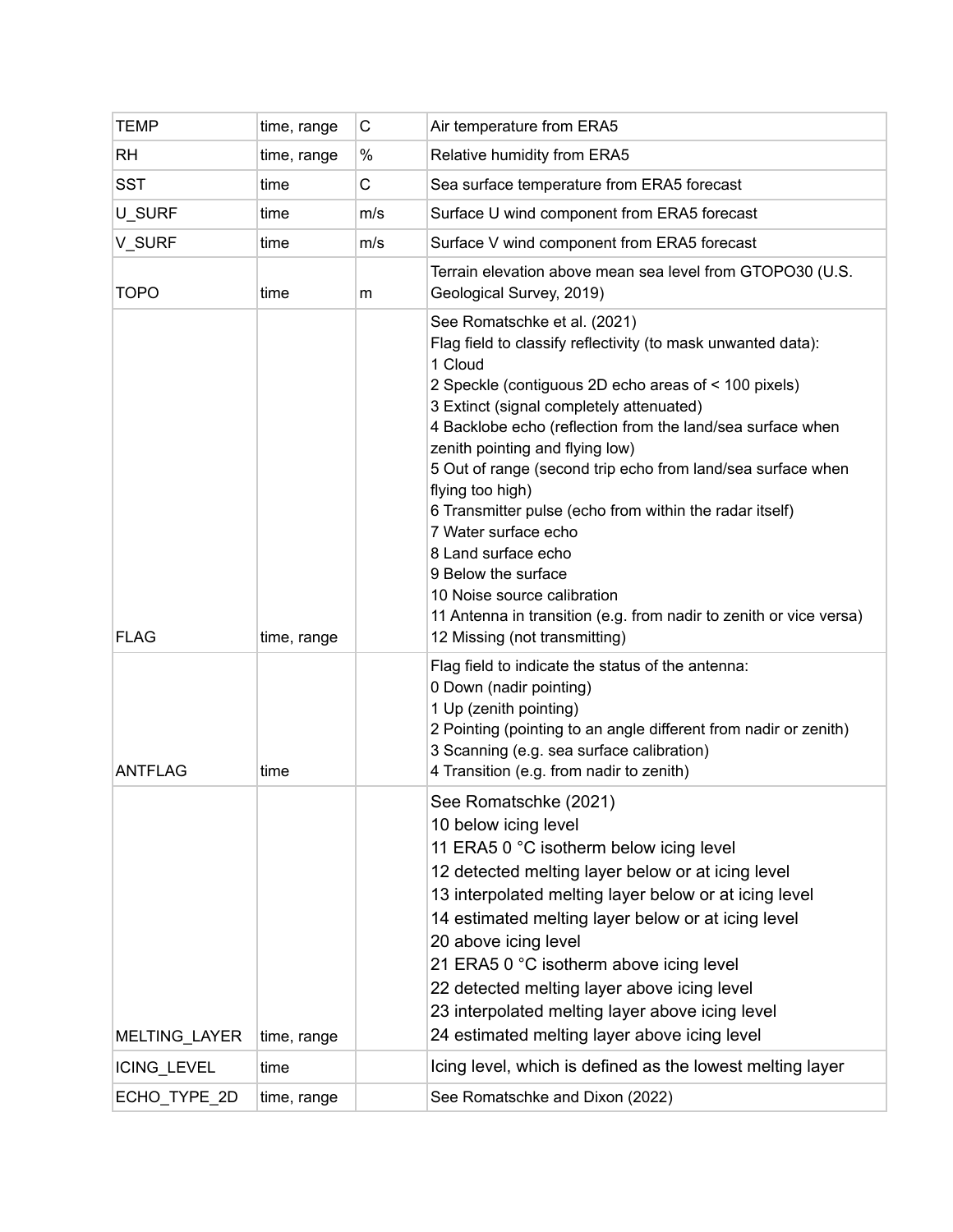|              |             | 18 stratiform high<br>25 mixed<br>30 convective<br>32 convective elevated<br>34 convective shallow<br>36 convective mid<br>38 convective deep                                                                                                 |
|--------------|-------------|-----------------------------------------------------------------------------------------------------------------------------------------------------------------------------------------------------------------------------------------------|
| ECHO_TYPE_1D | time        | As ECHO_TYPE_2D                                                                                                                                                                                                                               |
| PID          | time, range | See Romatschke and Vivekanandan (2022)<br>1 rain<br>2 supercooled rain<br>3 drizzle<br>4 supercooled drizzle<br>5 cloud liquid<br>6 supercooled cloud liquid<br>7 melting<br>8 large frozen<br>9 small frozen<br>10 precipitation<br>11 cloud |

# **Data processing and quality control**

A detailed description of the data processing and quality control procedures can be found in Romatschke et al. (2021).

# *Noise source calibration and temperature dependency correction*

As an external, pod-mounted system, which is deployed in a wide range of altitudes from near surface to approximately 47,000 feet, HCR experiences large temperature variations. To maintain good system calibration, it is essential to monitor the radar system performance versus temperature. In order to ensure operational accuracy, a number of noise source calibration (NSC) events were performed during OTREC research flights, and on the ground. During each NSC event, a known noise signal, which is invariant to temperature changes, is injected into the radar and then used to characterize the receiver gain changes by comparing the received power (DBMVC) to a temperature-corrected noise power.

As the low noise amplifiers (LNAs) dictate the receiver's performance, they are outfitted with heater circuits to maintain their temperatures between 37<sup>0</sup> and 40<sup>0</sup> C in the bench test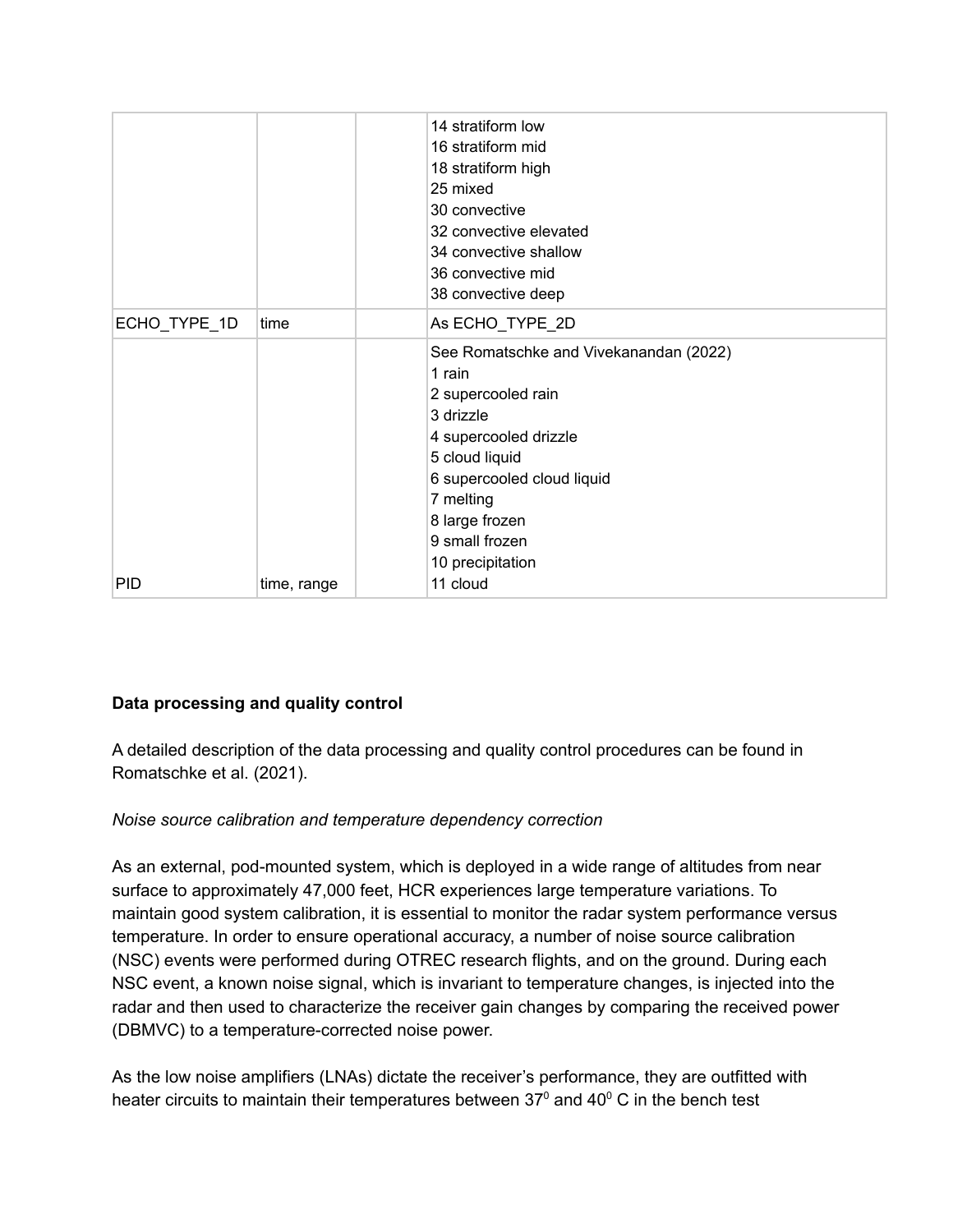environment. During deployment, as the heaters cycle on and off, the received power level (DBMVC) directly correlates to the temperature fluctuations, leading to a sinusoidal pattern which cycles around 34<sup>0</sup> C when installed in the system. In some extreme cases, after flying at ~47,000 ft for several hours, the heaters of the LNAs could not keep up with the heat loss to the environment, leading to a significant decline of the received power. Using the correlation between the LNA temperature and the received power level during the NSC events we calculated the correlation equation which we used (together with the calibration data obtained in the lab) to correct the power fields (DBMVC, DBMHX, and DBZ) for LNA temperature changes in the whole data set.

As mentioned above, the received power not only depends on the LNA temperatures but also on the pod temperature. After correcting for the LNA temperature changes we were able to establish a correlation between the pod temperature and the power output during the NSC events which was then again used to correct the whole data set. (Note that we define a mean of the Noise Source, EIK, Polarization Switch, and RF Detector temperatures as the "pod temperature".)

## *Sea surface calibration check*

Based on the work of Li et al. (2005) we use the backscattering properties of the ocean surface to assess how well HCR reflectivity is calibrated. Over 40 sea surface calibration (SSC) events were performed during OTREC, each consisting of a few minutes of cross-track scanning from 20° to -20° off-nadir. Again following Li et al. (2005) we used

$$
\sigma_{0meas} = dBZ + 10\log_{10}\left(\frac{\pi^5 c \tau |K|^2}{2\lambda^4 10^{18}}\right) + 2l_{a0} - 10\log_{10}\left(\cos\Theta\right)
$$

to calculate the normalized radar cross section  $\sigma_{0 \text{ meas}}$  of HCR in dB, where Z is the measured reflectivity, c is the speed of light m s<sup>-1</sup>, t is the pulse width s,  $|K|^2$  is the radar dielectric factor,  $\lambda$ is the signal wavelength in m, l<sub>a0</sub> is the nadir atmospheric attenuation in dB, and Θ is the elevation angle in degrees.

The measured  $\sigma_{\text{o} \, \text{meas}}$  is then compared to theoretical values of the normalized ocean surface radar cross section σ<sub>0 theory</sub> which were obtained from three models by Cox and Munk (1954), Freilich and Vanhoff (2003), and Wu (1972, 1990).  $\sigma_{0 \text{ theory}}$  depends on the surface wind speed, and the sea surface temperature (SST). A weak dependency on ocean salinity is ignored. The wind speed and SST are obtained by 4D interpolation of ERA5 data onto the HCR time x range grid.

The atmospheric attenuation was calculated using the methods of Liebe (1985) and the ITU Recommendation (2013). Both methods depend on atmospheric pressure, temperature, and relative humidity which are again obtained from ERA5 data. The attenuation results of the two methods differed by ~0.2 dB.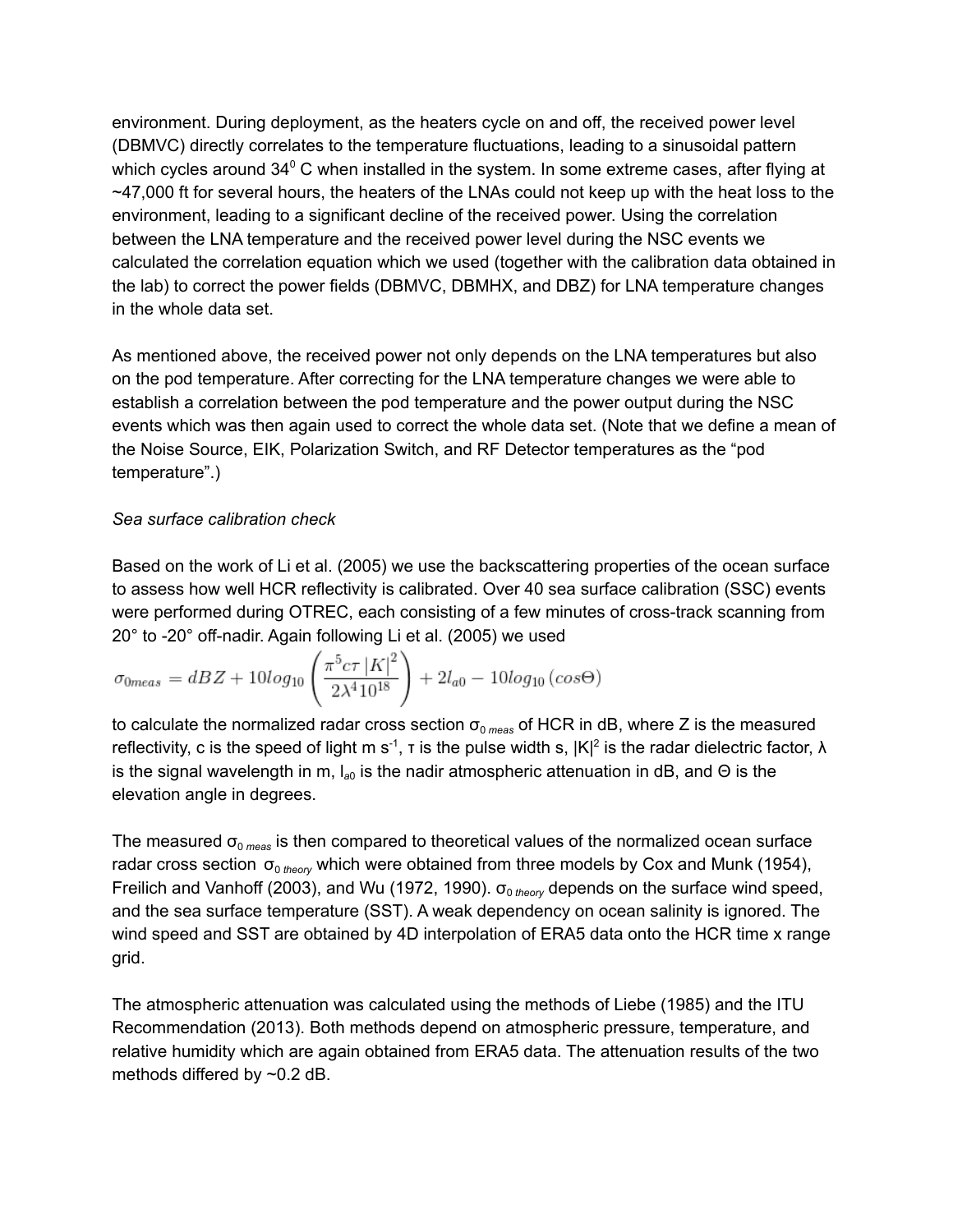Comparison of  $\sigma_0$ <sub>meas</sub> and  $\sigma_0$ <sub>theory</sub> reveals a bias of  $\sigma_0$ <sub>meas</sub> -  $\sigma_0$ <sub>theory</sub> = ~1-2 dB depending on the model and the specific SSC event. That means that the HCR reflectivity data is likely biased high by between 1 and 2 dB.

## *Velocity correction*

The radial velocity is corrected for platform motion using two different methods. The first corrects for platform motion using INS/GPS measurements. It is applied to all of the data. An additional correction is applied to the nadir-looking data only: The radial velocity of the surface, which is assumed to be 0 m/s, is used as a reference to correct the data with a running 3rd degree polynomial filter of length 15 seconds (Ellis et al., 2019).

## *Width correction*

The radar has a 0.73 degree beam width. Therefore, when pointing nadir or zenith, the beam spread is about 0.36 degrees forward of vertical, and 0.36 degrees aft of the vertical. The sine of 0.36 degrees is 0.006, so at a ground speed of 200 m/s the velocity error at the forward edge of the beam is -0.006  $\times$  200 = -1.2 m/s, since the motion is towards the radar. Similarly the velocity error at the aft edge of the beam is +1.2 m/s. These errors, across the width of the beam, increases the variance of the measured velocity, and hence increase the spectrum width. The computed width correction (delta below) is based on ground speed and beam width, and attempts to correct for this increase.

 $\delta = |(0.3 * speed * sin(elevation) * beamWidthRadius)|$ corrected =  $\sqrt{m}$ easured<sup>2</sup> -  $\delta^2$ )

#### **Known problems**

#### *Multiple scattering*

In areas of heavy convection HCR data is affected by multiple scattering. Affected areas show increased LDR as seen in the example below. Reflectivity in these areas is likely not accurate and should be used with caution. PID is likely also not accurate. We are currently investigating the multiple scattering problem and hope to have more information in the future.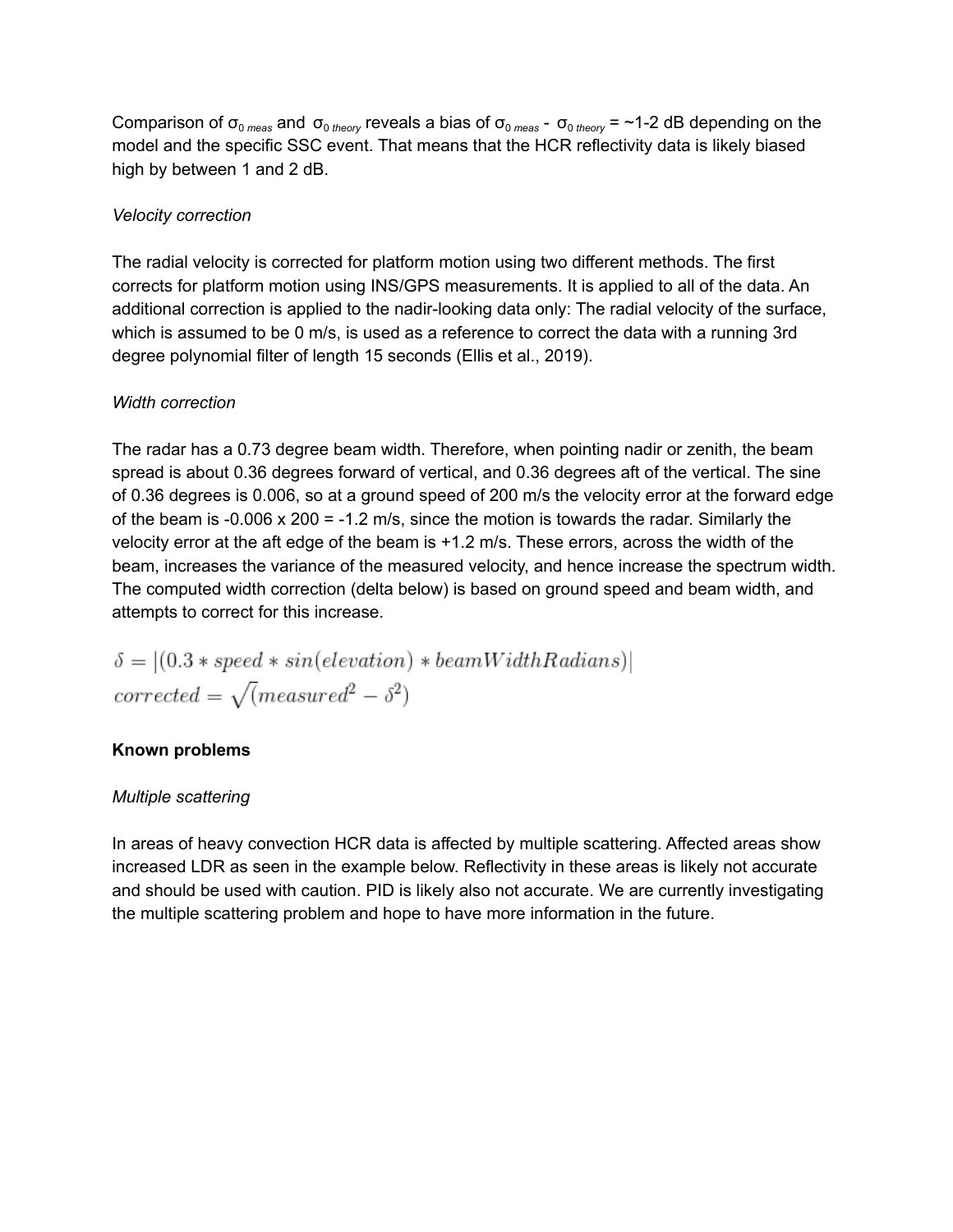

## *Radial velocity*

The surface based velocity correction worked well the majority of the time, however there are some regions in which problems were noted. These problems manifest themselves as columns of biased radial velocity at each range bin over several rays. We think these velocity pillars are caused by the filtering process over-smoothing surface velocity variations due to variable pointing error (Ellis et al. 2019).

Another problem that cannot be corrected is, that the radar, while it rotates 360˚ around the along-plane axis, has only limited range of motion along the cross-plane axis. This means, that when the plane has significant pitch, e.g. during steep climbs, the tilt angle correction of the radar is not sufficient, reports erroneous angles, and the first step of the velocity correction fails. In nadir pointing mode, this can partly be compensated with the second correction step but in zenith pointing mode the velocities are unreliable in these situations.

#### *Backlobe echo in zenith pointing*

When the HCR is pointing at zenith and the GV is near the surface, there is often an echo that results from the backlobe of the radar reflecting off of the surface. This backlobe contamination is typically characterized by a band of low reflectivity, highly variable radial velocity, and high spectrum width. The backlobe appears in the zenith data at a range equal to the altitude of the radar. So as the GV ascends or descends the backlobe contamination will recede and approach in range, respectively. An attempt was made to identify the backlobe echo and flag it in the FLAG field but the identification process does not always completely remove all backlobe echo as seen in the example below.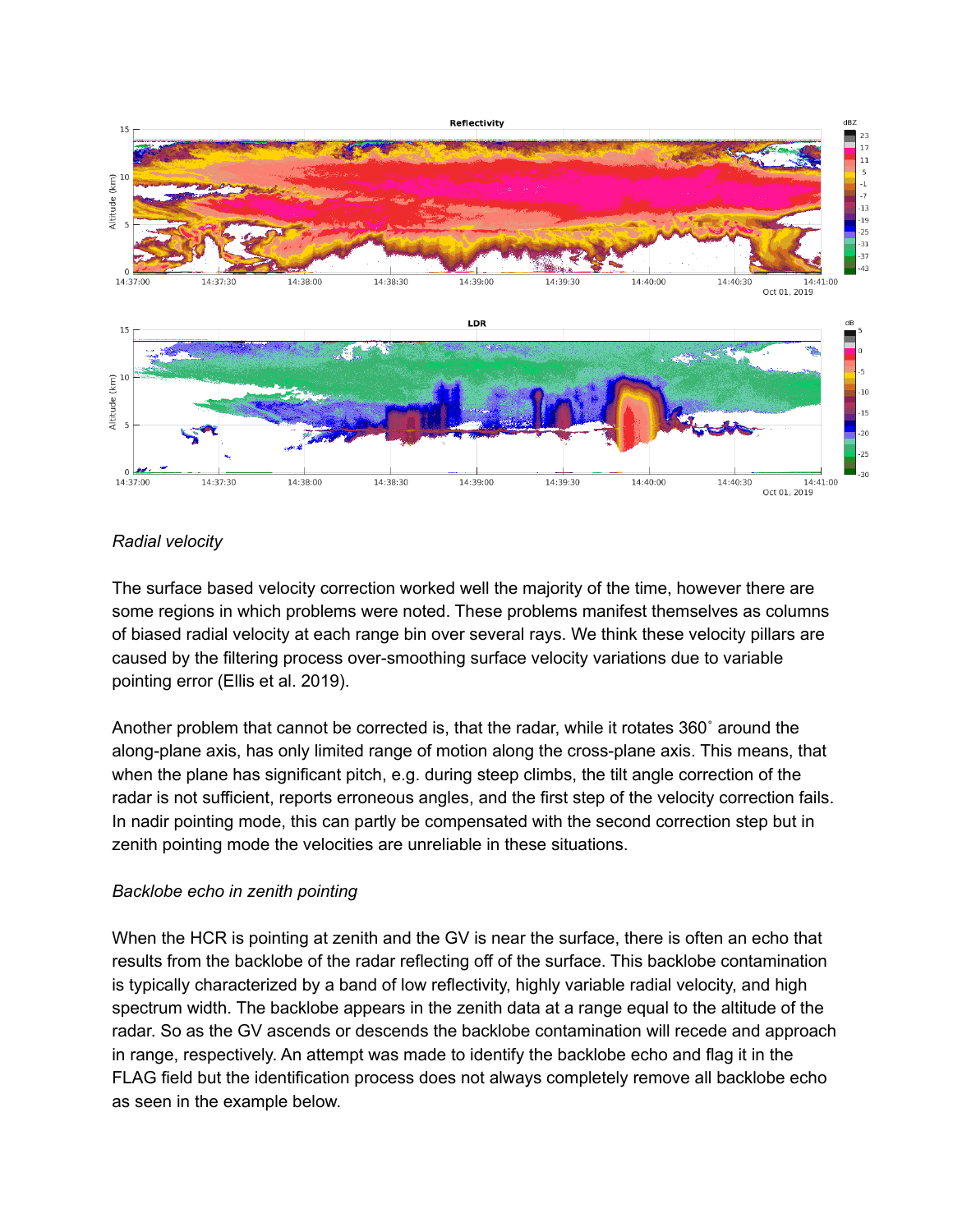

#### *Periods during which the HCR transmitter was disabled*

In the HCR data, there are some short periods during which the transmitter was disabled for safety reasons. These show up as gaps in the power fields.

#### **References**

Cox, C., and W. Munk, 1954: Measurements of the roughness of the sea surface from photographs of the sun's glitter. J. Opt. Soc. Amer., 144, 838–850.

Ellis, S.M., P. Tsai, C. Burghart, U. Romatschke, M. Dixon, J. Vivekanandan, J. Emmett, and E. Loew, 2019: Use of the Earth's Surface as a Reference to Correct Airborne Nadir-Looking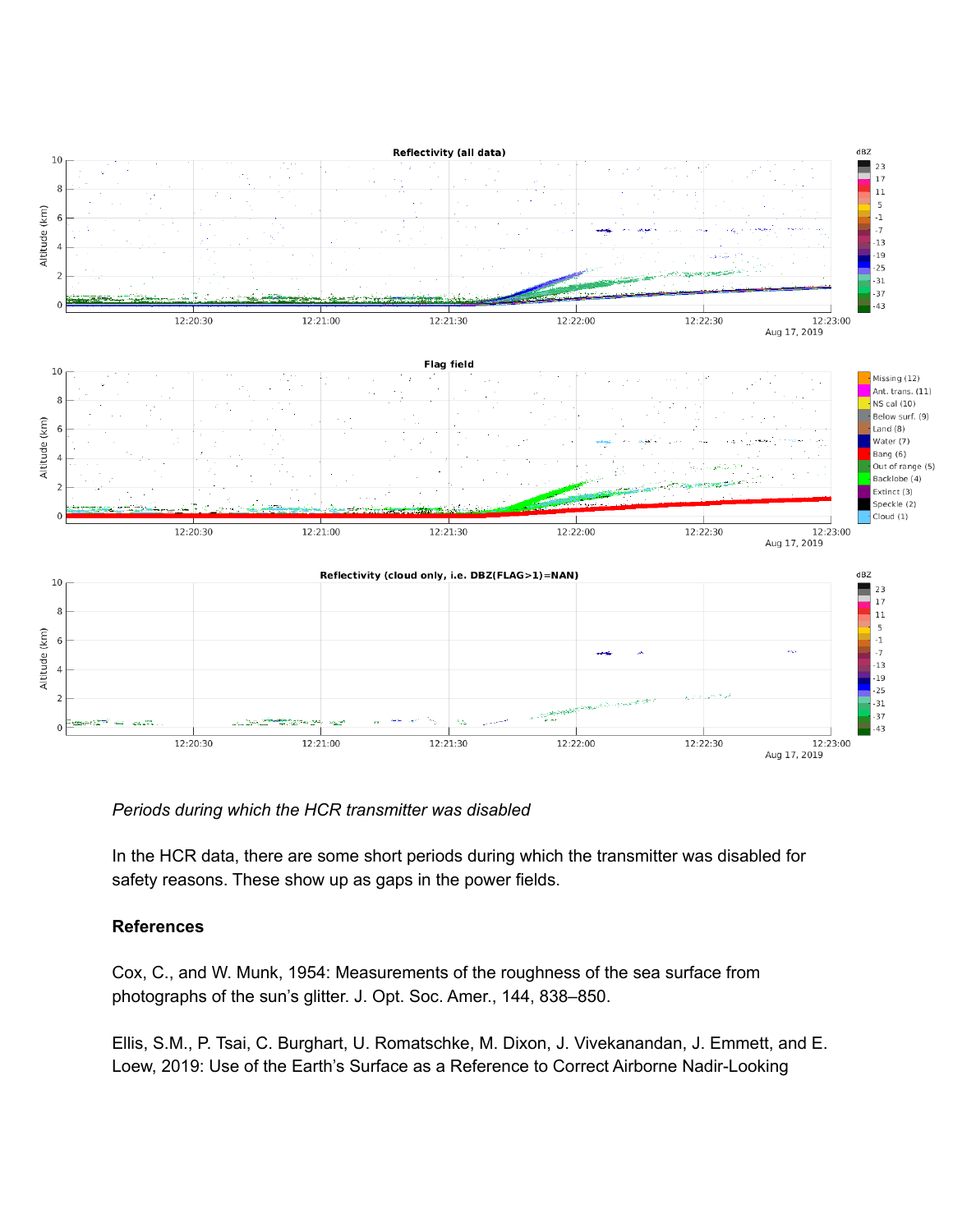Radar Radial Velocity Measurements for Platform Motion. J. Atmos. Oceanic Technol., 36, 1343–1360, <https://doi-org.cuucar.idm.oclc.org/10.1175/JTECH-D-19-0019.1>

European Centre for Medium-Range Weather Forecasts, 2020: ERA5 Reanalysis (0.25 Degree Latitude-Longitude Grid). Research Data Archive at the National Center for Atmospheric Research, Computational and Information Systems Laboratory. doi:10.5065/BH6N-5N20. Accessed January 21, 2020, updated monthly.

Freilich, M. H., and B. A. Vanhoff, 2003: The relationship between winds, surface roughness, and radar backscatter at low incidence angles from TRMM precipitation radar measurements. J. Atmos. Oceanic Technol., 20, 549–562.

ITU Recommendation, 2013: Attenuation by atmospheric gases. Rec. ITU-R P.676-10, 09/2013

Lee, W.-C., P. Dodge, F. D. Marks, and P. H. Hildebrand, 1994: Mapping of airborne Doppler radar data. *J. Atmos. Oceanic Technol*., 11, 572–578.

Li, L., G. M. Heymsfield, L. Tian, and P. E. Racette, 2005: Measurements of Ocean Surface Backscattering Using an Airborne 94-GHz Cloud Radar—Implication for Calibration of Airborne and Spaceborne W-Band Radars. J. Atmos. Oceanic Technol., 22, 1033-1045.

Liebe, H.J., 1985: An updated model for millimeter wave propagation in moist air. Radio Sci., 20, 1069-1089, doi: 10.1029/RS020i005p01069

Romatschke, U: Melting layer detection and observation with the NCAR airborne W-band radar. Remote Sens. 2021.

Romatschke, U.; Dixon, M.; Tsai, P.; Loew, E.; Vivekanandan, J.; Emmett, J.; Rilling, R: 2021: The NCAR Airborne 94-GHz Cloud Radar: Calibration and Data Processing. EarthArXiv, doi:10.31223/X55894.

Romatschke, U., Vivekanandan, V., 2022: Cloud and Precipitation Particle Identification Using Cloud Radar and Lidar Measurements: Retrieval Technique and Validation. Earth and Space Science, 9, e2022EA002299. https://doi.org/10.1029/2022EA002299.

Romatschke, U., Dixon, M., 2022: Vertically Resolved Convective/StratiformEcho Type Identification and ConvectivityRetrieval for Vertically Pointing Radars. EarthArXiv, https://doi.org/10.31223/X54S77.

U.S. Geological Survey, 2019: Global 30 Arc-Second Elevation (GTOPO30). USGS EROS Archive. doi:10.5066/F7DF6PQS.